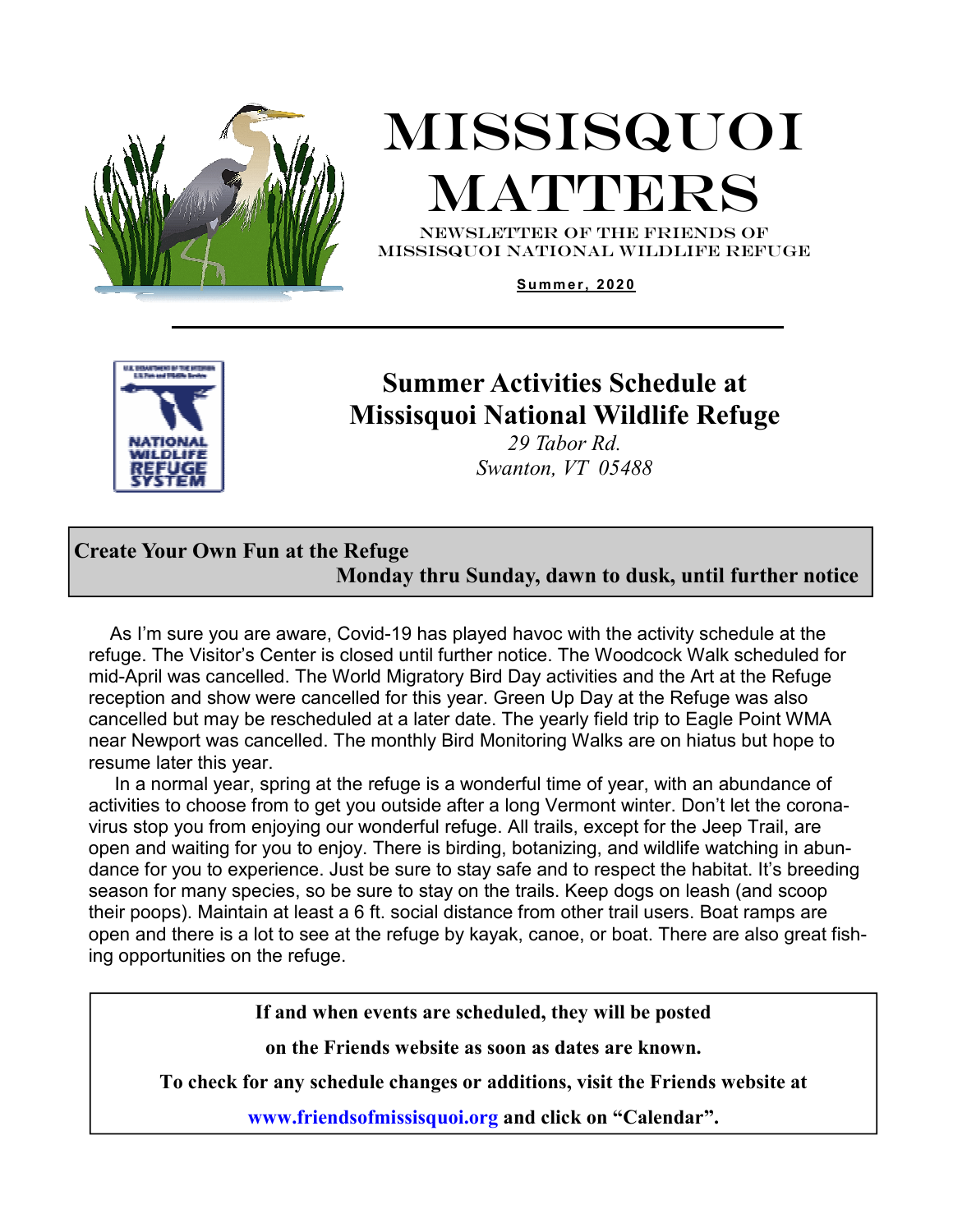# *Refuge Managers Update - June, 2020 \_\_\_\_\_*



 Looking back at past newsletter articles for the beginning of the field season I can honestly say nothing could be as different today as I write this compared to all of the previous years.

 Refuge staff and volunteers look forward to this time of year eagerly, especially after a long winter. Spring and summer are typically full while we conduct and coordinate the multitude of wildlife and habitat surveys, management projects and public events. As with all our lives, COVID-19 has disrupted all normal refuge operations.

 Many of you will have noticed that while refuge trails have remained open, the Visitor's Center and public restrooms have been closed since the middle of March. Most of the refuge staff have been required to telework, and only "mission critical" work could be performed at the refuge. The U.S. Fish and Wildlife Service has been guided by a variety of policy decisions through the Department of Interior on what, where and how work on our National Wildlife Refuges can continue. Much of these decisions center on state policies and guidelines but ultimately center on staff and public safety.

 The good news is that here in Vermont our state response to COVID-19 has been strong. If positive trends continue, I have hopes that refuge staff will be permitted to begin field operations and hopefully start working with volunteers and the public soon. It is likely that Visitor's Center operations and indoor public events will lag behind field operations and again depend on state and Department of Interior recommendations and guidelines.

 Even with an optimistic view of getting back to work soon, the reality is that we have missed the window for many biological projects such as

#### *by Ken Sturm, Refuge Manager, Missisquoi NWR*

surveys for breeding woodcock, grassland birds, and early season native bees. Surveys for invasive species should be beginning soon which help document treatment success as well as plan future control operations. Other disruptions include the refuge cancelling two resident volunteers who were scheduled to work in our Visitor's Center this summer, and public outreach events like our popular Word Migratory Bird day celebration.

 So as I write this update I find that I cannot provide specific dates on when the public can expect things to get back to "normal" at Missisquoi. All I can hope is that as things continue to improve, we will be able to have staff and volunteers doing the important work of the refuge soon. I also look forward to the time when we can welcome visitors into our Visitor's Center and host public outreach programs once again. Until that time, enjoy the refuge trails and stay safe.



**Rhodora (***Rhododendron canadense***), photographed in the Maquam Bog. The bog has one of the largest, if not the largest, concentrations of this species in the state. Can be seen in bloom from the Railroad Trail until mid-June.**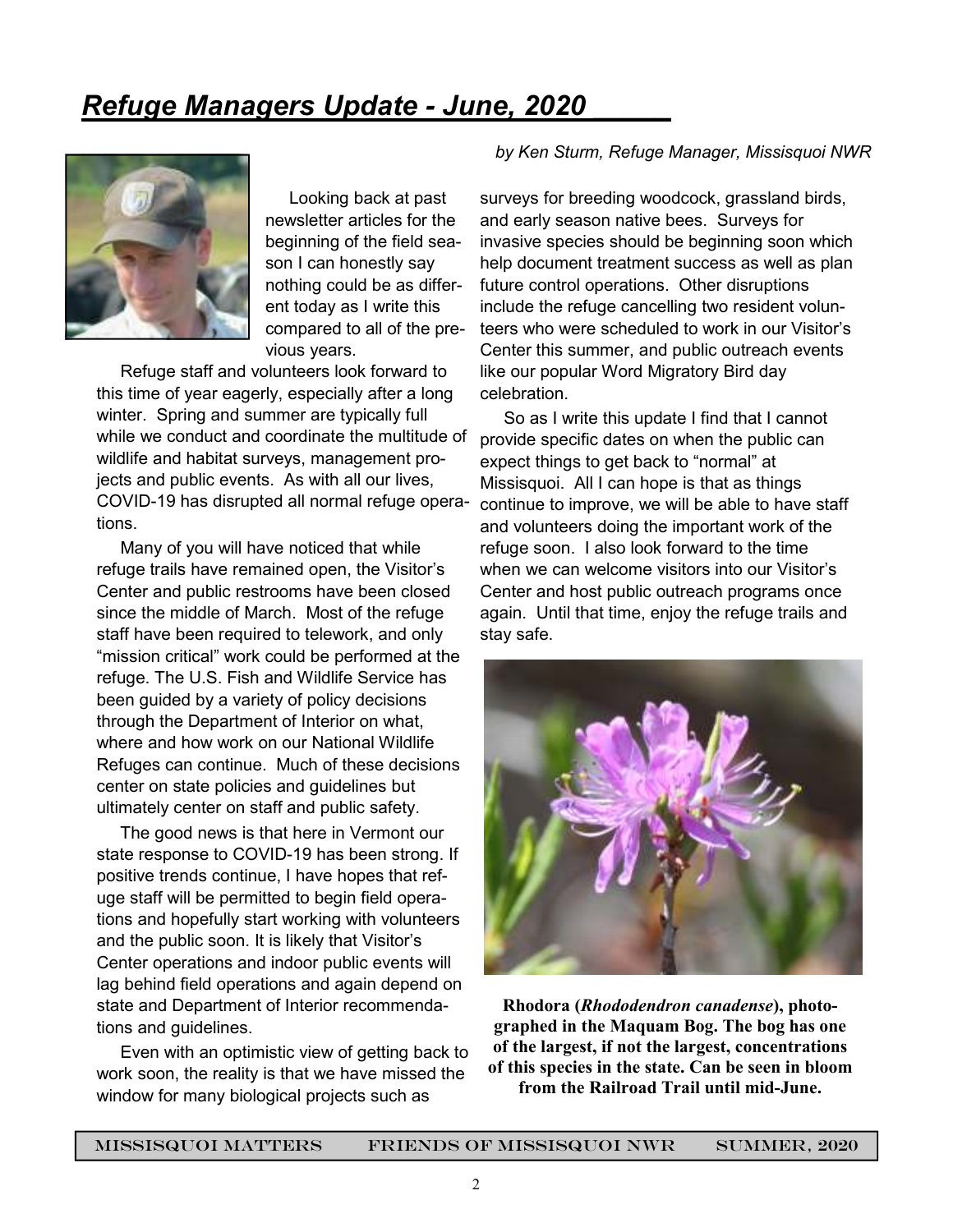### *Showtime !\_\_\_\_\_*



 If you fancy aerial acrobats and characters in brightly colored costumes, or enjoy a serenade of fine songs, then do I have a show for you! During the months of May and June, a wellrehearsed musical

production takes place in Vermont's great outdoors. There's no standing in line for tickets or calling ahead for reservations - this show is free for the taking, available for both young and old to enjoy, and may be as close as your own backyard!

 The spectacular show is spring migration, when warblers come in incomprehensible numbers from their winter homes in Central or South America, to their breeding grounds in North America. For warblers, routine, instinctive survival brings them to and through the United States. For humans, if we look and listen closely, it can be an entertainment extravaganza!

 Warblers are some of the smallest songheight (a little taller than your coffee mug), and weighing around one-third of an ounce (about the same as one teaspoon of sugar). Do not look for them at your feeders! Warblers are bug-eating machines that flit about in trees and thickets, searching for, and devouring huge amounts of insects and larvae. Their migration often coincides with tree leaf-out, since leaves provide food for the insects they eat.

 Best known for long migrations, bright coloration, and complex vocalizations, warblers begin to arrive here in April. By mid-May, the warbler migration is in full swing. With a long and varied cast of characters, the show in northwestern Vermont contains about 25 different

#### *by Judy Sefchick, Wildlife Biologist, Missisquoi NWR*

performers. To see some of the state's stars, just grab your binoculars and head out to one of Missisquoi's wooded trails.

 The first to arrive on stage is the yellowrumped warbler. Easily recognizable by the yellow spot on its rear, this hardy little bird is prepared to fly north, regardless of conditions.



Having a longer intestine than other warblers has its advantages. When insects are scarce, Yellow-rumps can eat waxy berries, sap, and even poison ivy!

birds, with most measuring around five inches in no further than the yellow warbler. Known for its For glitter and romance this springtime, look



*continued >> p. 4*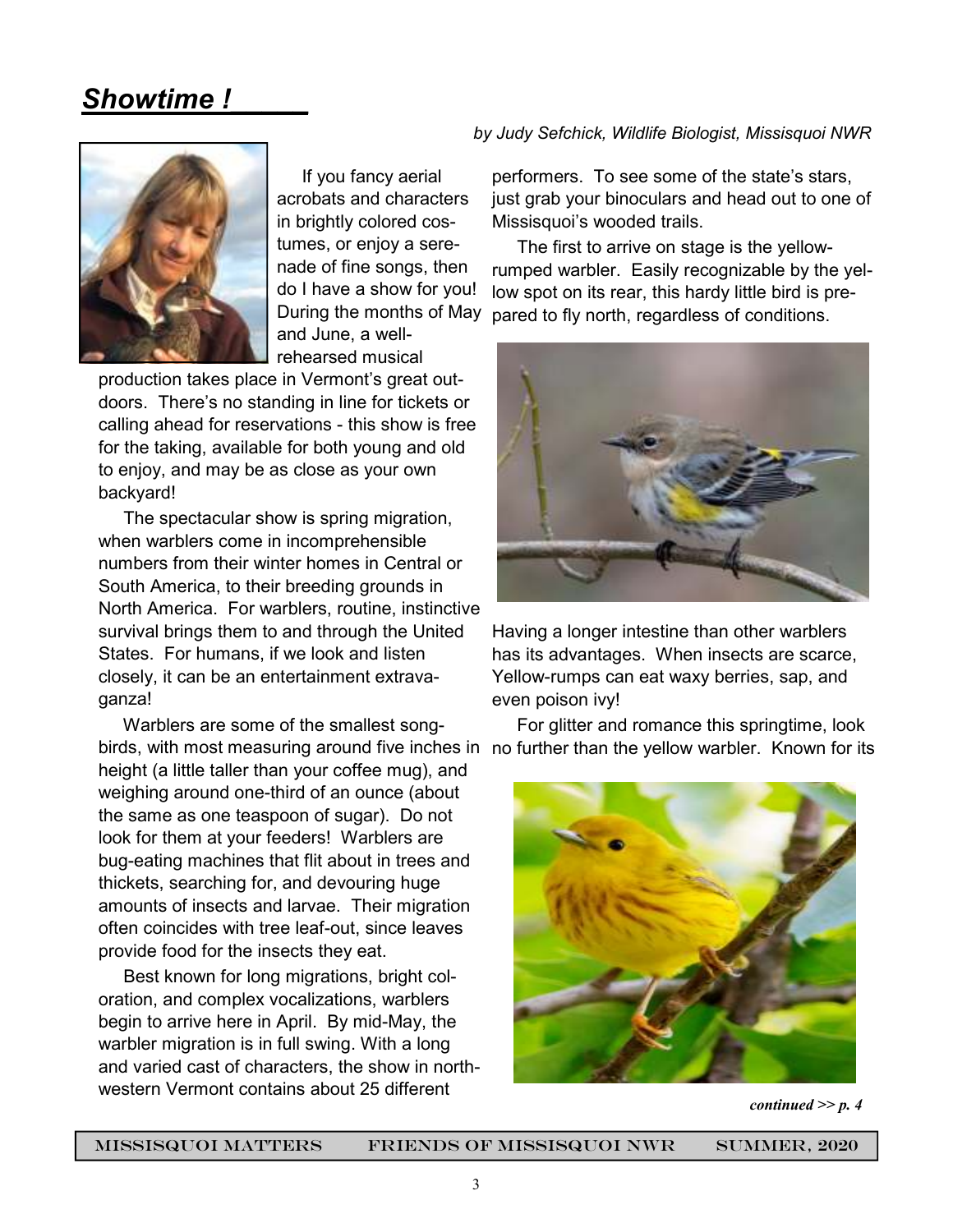

**Missisquoi Matters**  is the quarterly newsletter of the Friends of Missisquoi National Wildlife Refuge, Inc., a non-profit  $501(c)(3)$  organization, dedicated to promoting a better awareness, appreciation, conservation, and responsible utilization of the

Missisquoi National Wildlife Refuge.

29 Tabor Road, Swanton, VT 05488 (802) 868-4781 ext 121 www.friendsofmissisquoi.org

E-mail: info@friendsofmissisquoi.org

Newsletter edited by Al Crist

Printed copies courtesy of Med Associates, Inc.

#### **Board of Directors**

Rich Kelley *President* Ken Copenhaver *Vice Pres.* Linda LeBlanc *Treasurer* Carol Yarnell *Secretary*  Paul Madden Julie Filiberti Cathie Waltz Jason Crooks Al Crist Wil Roberts



#### **Refuge Staff**

Ken Sturm *Refuge Manager* Judy Sefchick *Wildlife Biologist* Lisa Swainbank *Office Administrative Assistant*  Joe Bertrand  *Maintenance Mechanic* 

**The MNWR Visitor Center is closed until further notice** 

brilliant all-yellow body and rusty-streaked chest, the male yellow warbler goes to great lengths to attract and court a female. It sometimes sings more than 3,000 songs in a *single* day, just to entice someone special!

 By now, you may have guessed the show's villain. Who else, but the cunning brown-headed cowbird? Not a fan of hard work or parental responsibilities, the cowbird sneaks about, and takes the easy-way-out, by laying its egg in an unsuspecting warbler's nest. Tricking a warbler into raising its young works unless the warbler senses something is amiss. After all, the yellow warbler is no one's fool. She may decide to build another nest, leaving all eggs behind. Scientists have observed female yellow warblers building as many as six different nests, one on top of another, in order to defeat this brown-headed foe!

 For scandal in the show, look no further than the American redstart. With boldly patterned plumage of black and orange, the male redstart is a restless creature in constant motion. This 'playboy' of the bird world may have two mates at the same time, merely 1,600 feet apart!



all good things, this spectacular springtime show ends all too soon. In Vermont, warblers literally seem to be 'here today and gone tomorrow' as they migrate, nest, and then begin their southward journey home. As the final curtain call draws near, I think, 'Bravo, bravo little birds, for another magical springtime show!' Although sad to see them go, I know these migratory marathoners will return at the same time next year, for another delightful show.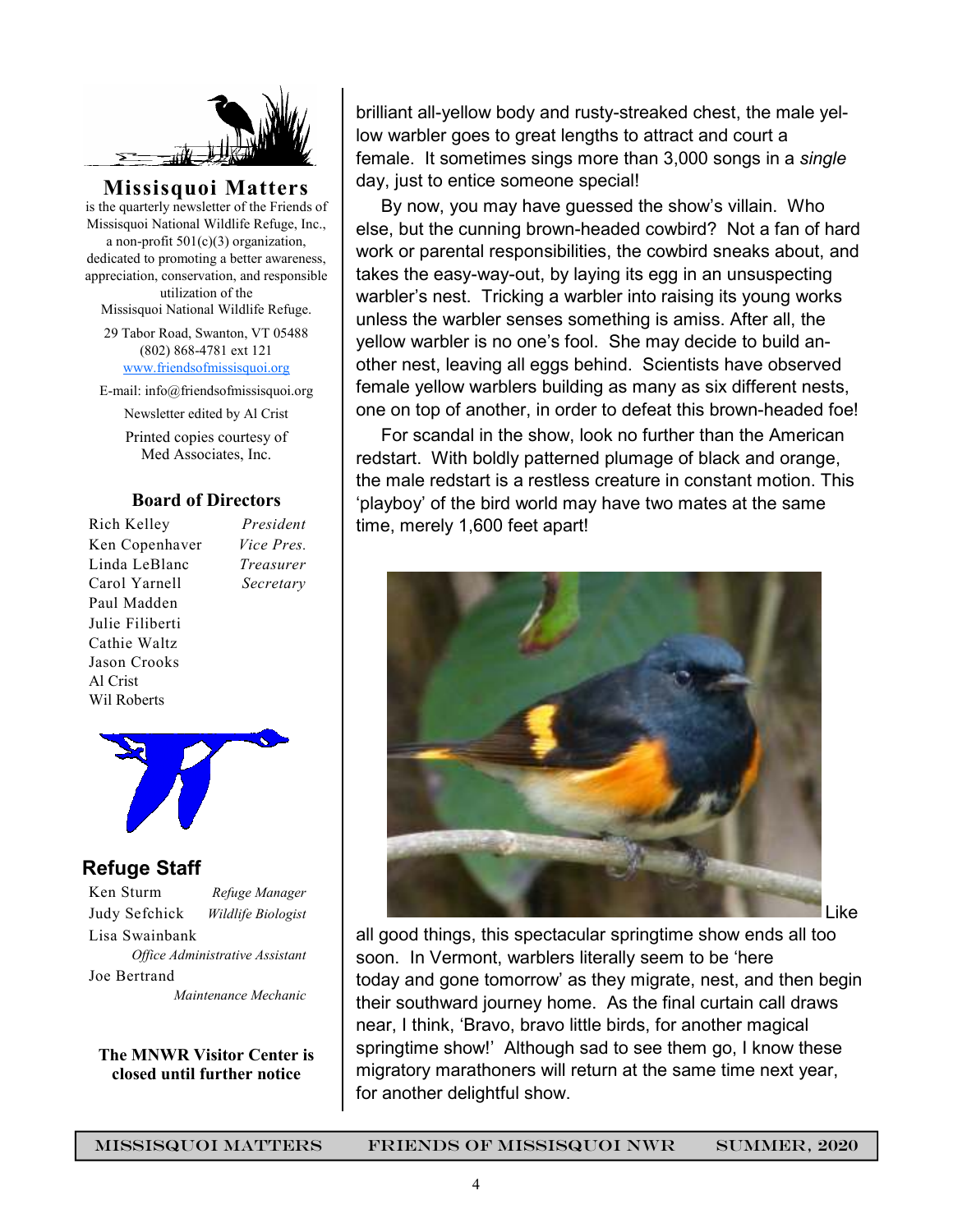## *Bog Walk !\_\_\_\_\_*

 One of the brightest jewels in the crown of Missisquoi NWR is surely Maquam Bog. This is a huge bog in a nearly pristine condition, totaling over 1600 acres and averaging about two miles in diameter. It's the largest bog in either New York, Vermont, New Hampshire, or Massachusetts. Several plant community types make up the bog: alder swamp, dwarf shrub bog, mixed shrub sedge bog, and the rarest and most significant of all is the pitch pine woodland bog.

 The pitch pine bog is the only one of its kind in Vermont and is the largest of the very few found throughout New England. This community features pitch pine, rare Virginia chain fern, blueberries, a variety of sphagnum moss species, and is dominated by rhodora (*Rhododendron canadense*). Peat depths range from 2.5 ft to 8 ft deep. Periodic fires and flooding have shaped and maintained the vegetative communities in the bog. The bog is home to a variety of wildlife including short eared owls, shrikes, and moose. It is a significant wintering area for whitetail deer.



 Due to its sensitive nature, Maquam Bog is closed to the public except for deer hunting. The margins of the bog are nearly impenetrable due to the very uneven terrain and thick brush. Fortunately, for visitors wishing to see a bit of the bog, a railroad bed was laid along the south-western edge of the bog in the 1880's. This abandoned railroad bed is now the Railroad Trail. Except for viewing a

bit of the bog from the Railroad Trail, there is really no way for visitors to access this amazing and unique habitat, except......

 For some years the Friends of Missisquoi have sponsored occasional winter visits into the heart of the bog. These "bog walks" don't take place every year. Weather conditions have to be just right and a walk leader who is familiar with the bog must accompany the group. The walk can only be done when the ground is frozen and there is adequate snow cover to protect the vegetation from trampling. Snowshoes are the mode of transportation. Bog walks have been cancelled when conditions were not adequate. The idea of these walks is for the group to see and experience the uniqueness of the bog, to learn what a bog is about, how it provides unique growing conditions, and to learn specifically about Maquam Bog.

 Last fall, Friends board member Jason Crooks suggested we should consider arranging a Bog Walk for the coming winter. Who could we ask to lead the walk? The most knowledgeable walk leader that we could hope for would be Vermont's own world renowned bog expert Ian Worley, retired Professor of Environmental Studies and Plant Biology at UVM. Ken Sturm, Refuge Manager, reached out to Ian to see if he might agree to lead the walk and we were elated when he did agree.

 Ian emailed us a bit of his background with bogs: "By way of background, I've been in over 3,000 peatlands, from ones no larger than a kitchen table to those well over 1000 acres. They were in locations as far apart as the subtropics, to the Arctic, southern New Zealand, northern Scotland, Newfoundland, northern Alaska, Bennington County, the Northeast Kingdom, on a remote oceanic island, the center of a continent, below sea level, to above tree-line, from my hands and knees to the height of my soaring airplane, and ages of bogs varying from the first days of a bog's beginning to over 43,000 years old. I've visited many forms of peat extraction and seen over 100 types of utilization of peatlands and peat. I've evaluated the values of individual peatlands for many NGOs and *continued >> p. 6*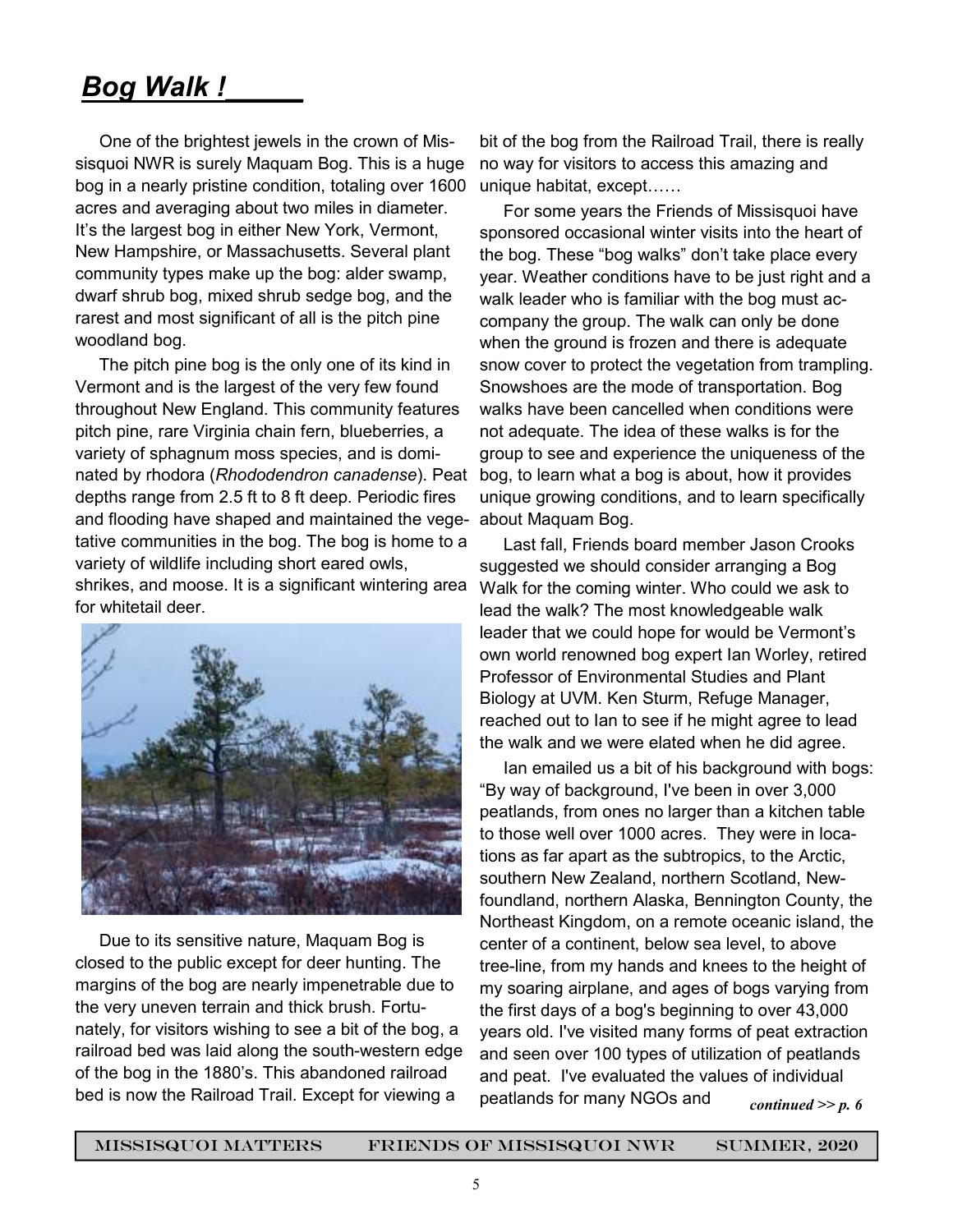government agencies from towns to the federal and international levels and given professional testimony around discussing all things bog. Many of us to local, state, and federal courts. I have also been engaged as an environmental ethicist at mining and preservation sites, as well as within the world of scholarship." WOW! What a resumé! We might actually learn something on our bog walk.

 The date was set for Saturday, February 29th with a back-up date a week later in case the weather conditions forced postponement. Due to the bog's sensitive nature the maximum number of walkers would be 15 and participants would be limited to refuge volunteers and Friends members.

 The day opened with partly cloudy skies, temperatures in the teens, and adequate snow cover on the ground- perfect! The group met Ian in the Rail-



road Trail parking lot where an introduction to bogs in general and Maquam Bog in particular was given. Then is was on with the snowshoes and off to the bog.



 Here follow descriptions of the day from two of the bog Walkers:

 "We called this a walk, but it was more standing actually got quite chilly because we were stopped so often. Thinking we covered less than 2 miles, but it took us four hours to do it. We bushwhacked once leaving the RR Trail. This included following along on top of a Beaver dam which was fun, but challenging at times. We ascended a slight rise (lunch on top) before descending to and crossing the lagg (moat) and getting into the bog. Time in the bog was spent searching for bog specific plants. We took core samples (3?) along the way (before bog and in



bog) in an attempt to sense the soil change to peat. A memory was finally getting to the rise above the bog and seeing it: a cold, desolate (as compared to surroundings) flat expanse, pitch pine pockets here and there. Beautiful in an austere way, reminiscent of a high desert experience." Jason Crooks.

 "I've been on 3 previous bog walks over the years, all led by Joe Bertrand. This is the first walk I know of that Ian has led, though he was obviously familiar with the bog from previous work he has



*continued >> p. 7* 

missisquoi matters Friends of Missisquoi NWR Summer, 2020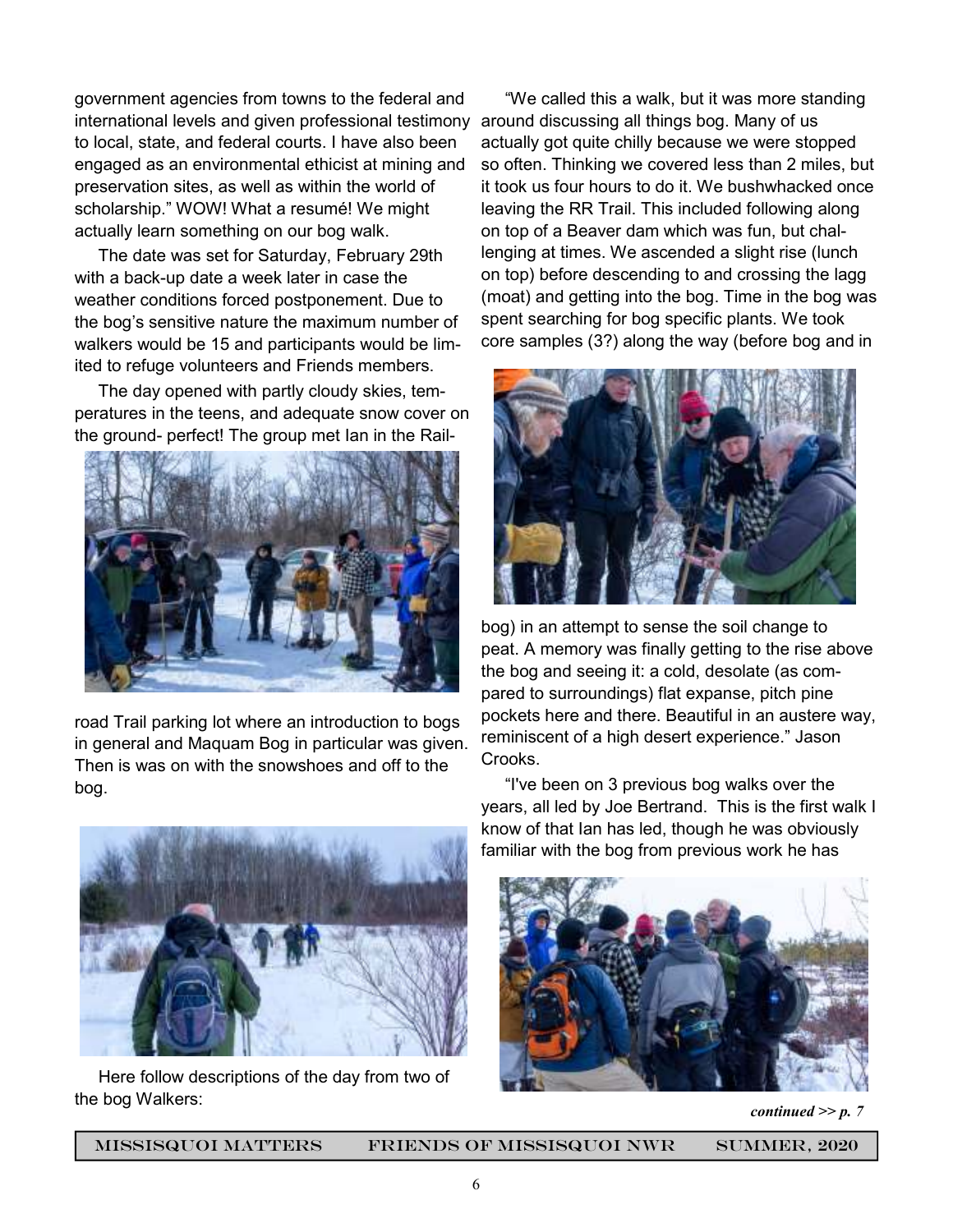been involved with as a professor. The walk itself included an introduction to the bog in the parking lot and frequent stops with more explanations about the area around the bog and in the bog itself. He discussed the geology and hydrology of the bog, previous research done in the bog, historical uses of the bog, as well as plant life in the bog and its variation from area to area. He also compared Maquam Bog to other bogs in the northeast and emphasized

its uniqueness. Ian used a 10-foot piece of rebar as a probe to examine the amount of decay and depth of plant material, comparing probes around the bog with probes in the bog itself." Ken Copenhaver.

 Keep an eye out for a Bog Walk announcement, hopefully within the next few years. If you do go, it'll be an opportunity to experience an incredibly unique, pristine natural area rarely visited by man.



### **The Rhodora, On Being Asked, Whence is the Flower**

*by Ralph Waldo Emerson* 

In May, when sea-winds pierced our solitudes, I found the fresh Rhodora in the woods, Spreading its leafless blooms in a damp nook, To please the desert and the sluggish brook. The purple petals fallen in the pool Made the black water with their beauty gay; Here might the red-bird come his plumes to cool, And court the flower that cheapens his array. Rhodora! if the sages ask thee why

This charm is wasted on the earth and sky, Tell them, dear, that, if eyes were made for seeing,

Then beauty is its own excuse for Being; Why thou wert there, O rival of the rose! I never thought to ask; I never knew;

But in my simple ignorance suppose The self-same power that brought me there, brought you.



missisquoi matters Friends of Missisquoi NWR Summer, 2020